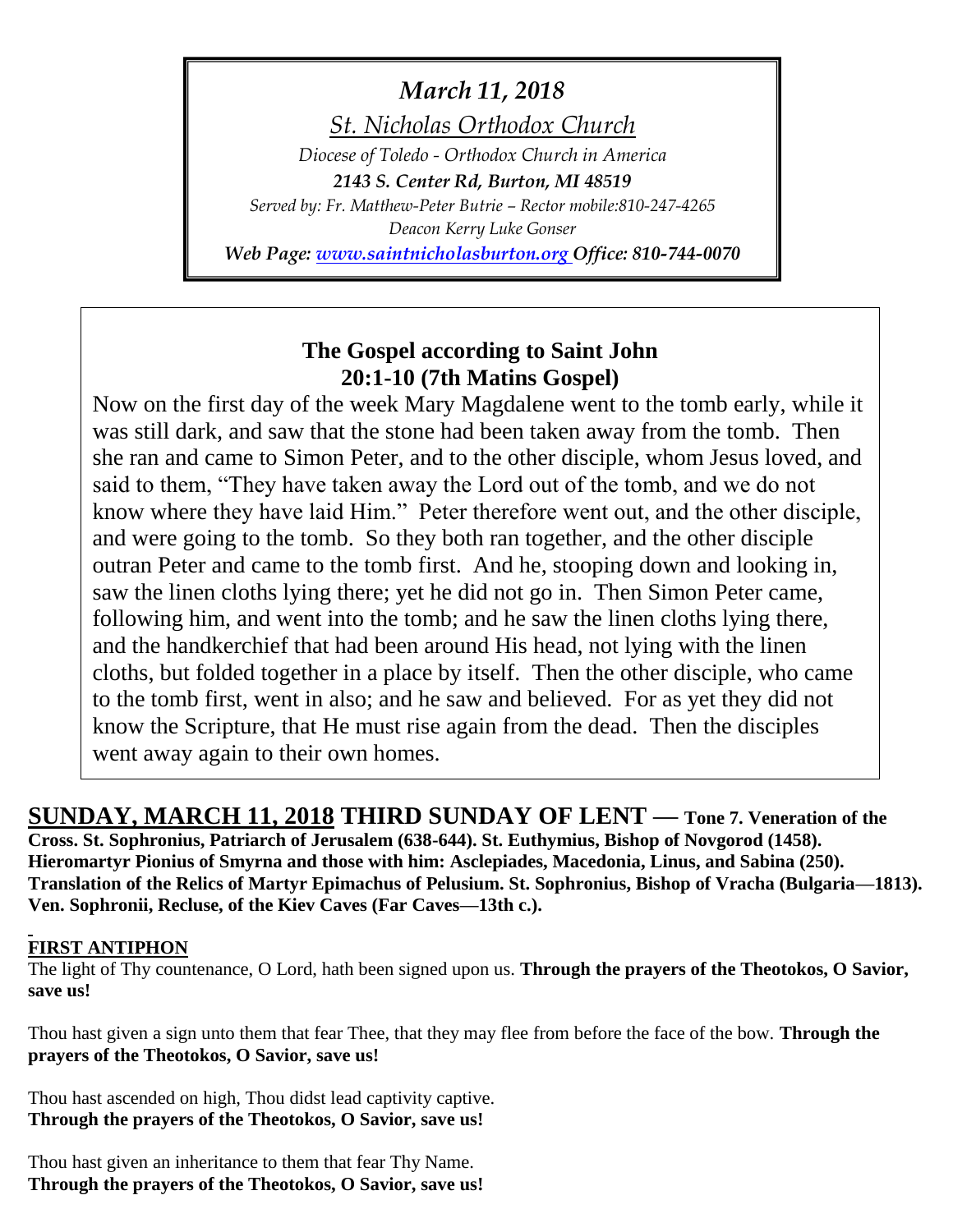Glory to the Father, and to the Son, and to the Holy Spirit, now and ever and unto ages of ages. Amen. **Through the prayers of the Theotokos, O Savior, save us!**

### **SECOND ANTIPHON**

All the ends of the earth have seen the salvation of our God.

**O Son of God who arose from the dead, save us who sing to Thee: Alleluia!**

Let us worship at the place where his feet have stood. **O Son of God who arose from the dead, save us who sing to Thee: Alleluia!**

The eyes of the Lord are upon them that fear Him, upon them that hope in His mercy. **O Son of God who arose from the dead, save us who sing to Thee: Alleluia!**

God is our King before the ages, He hath wrought salvation in the midst of the earth. **O Son of God who arose from the dead, save us who sing to Thee: Alleluia!**

High above all nations is the Lord; Thou art Lord Most High over all the earth. **O Son of God who arose from the dead, save us who sing to Thee: Alleluia!**

Glory to the Father and to the Son and to the Holy Spirit, now and ever and unto ages of ages. Amen. Only-begotten Son and immortal Word of God, Who for our salvation didst will to be incarnate of the holy Theotokos and ever-virgin Mary, Who without change became man and wast crucified, Who art one of the Holy Trinity, glorified with the Father and the Holy Spirit: O Christ our God, trampling down death by death, save us!

#### **THIRD ANTIPHON**

**Exalt ye the Lord our God, and worship at the footstool of His feet. (Tone 1)** O Lord, save Thy people, / and bless Thine inheritance! / Grant victories to the Orthodox Christians / over their adversaries; / and by virtue of Thy Cross, // preserve Thy habitation!

#### **O God, save Thy people and bless Thine inheritance.**

**(Tone 1)** O Lord, save Thy people, / and bless Thine inheritance! / Grant victories to the Orthodox Christians / over their adversaries; / and by virtue of Thy Cross, // preserve Thy habitation!

#### **Shepherd them and bear them up unto the ages.**

**(Tone 1)** O Lord, save Thy people, / and bless Thine inheritance! / Grant victories to the Orthodox Christians / over their adversaries; / and by virtue of Thy Cross, // preserve Thy habitation!

## **TROPARIA**

**(Tone 7)** By Thy Cross, Thou didst destroy death! To the thief, Thou didst open Paradise! For the myrrhbearers, Thou didst change weeping into joy! And Thou didst command Thy disciples, O Christ God, to proclaim that Thou art risen, granting the world great mercy!

**(Tone 1)** O Lord, save Thy people, / and bless Thine inheritance! / Grant victories to the Orthodox Christians / over their adversaries; / and by virtue of Thy Cross, // preserve Thy habitation!

**(Tone 4)** In truth you were revealed to your flock as a rule of faith, a model of meekness, and teacher of abstinence, so you won the heights by humility, and riches by poverty, O Holy Father Nicholas, intercede with Christ God to save our souls.

#### **KONTAKION**

**(Tone 8)** O victorious leader of triumphant hosts! We, your servants, delivered from evil, sing our grateful thanks to you, O Theotokos! As you possess invincible might set us free from ev'ry calamity so that we may sing: Rejoice, O unwedded Bride!

## **IN PLACE OF THE TRISAGION, WE SING:**

Before Thy Cross, we bow down in worship, O Master, and Thy holy Resurrection, we glorify.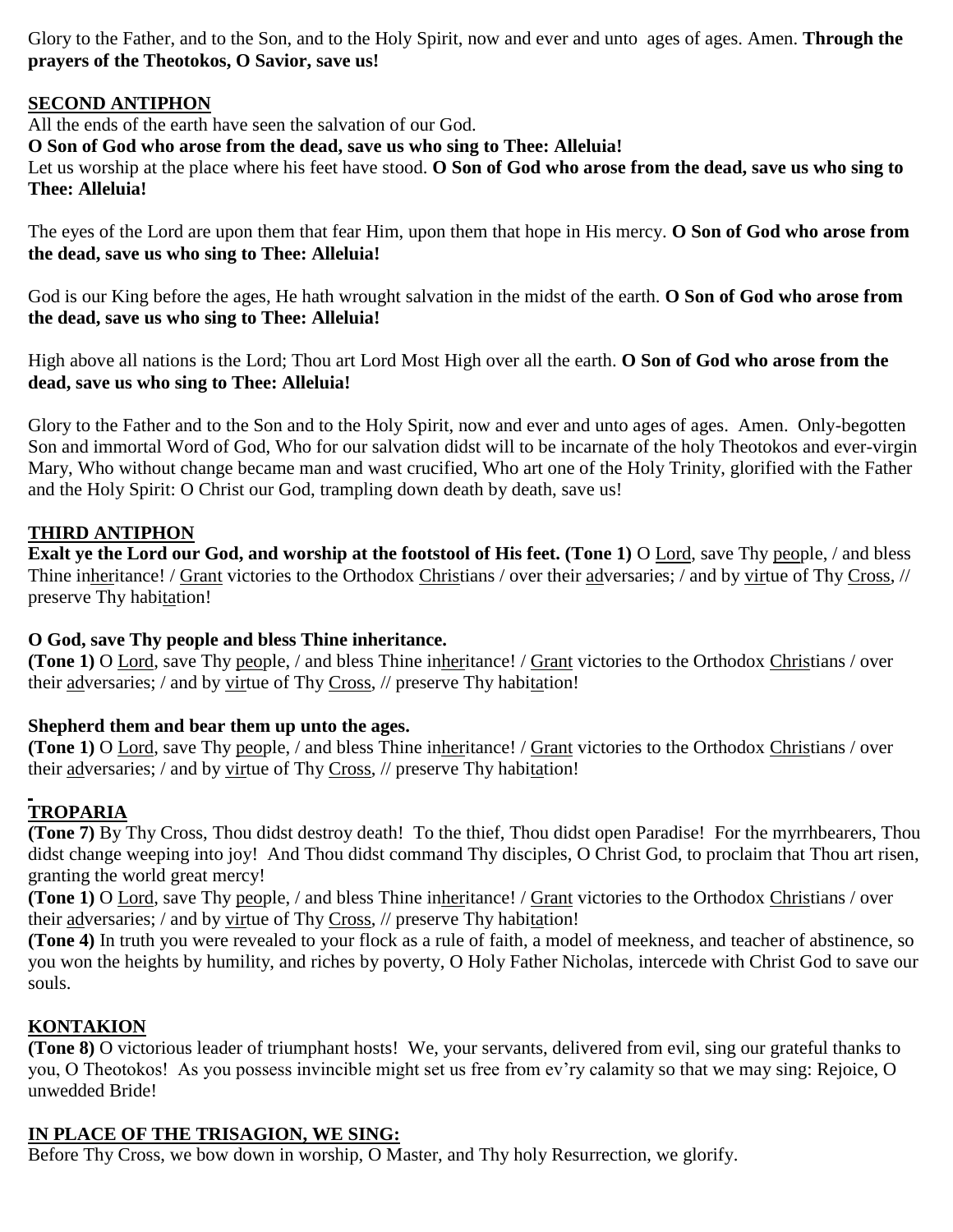### *The Prokeimenon in the Sixth Tone:* **O Lord, save Thy people / and bless Thine inheritance.** *v:* **To Thee, O Lord, will I call. O my God, be not silent to me!**

**THE EPISTLE OF THE HOLY APOSTLE PAUL TO THE HEBREWS (4:14-5:6)** Brethren: Since then we have a great high priest who has passed through the heavens, Jesus, the Son of God, let us hold fast our confession. For we have not a high priest who is unable to sympathize with our weaknesses, but one who in every respect has been tempted as we are, yet without sin. Let us then with confidence draw near to the throne of grace, that we may receive mercy and find grace to help in time of need. For every high priest chosen from among men is appointed to act on behalf of men in relation to God, to offer gifts and sacrifices for sins. He can deal gently with the ignorant and wayward, since he himself is beset with weakness. Because of this he is bound to offer sacrifice for his own sins as well as for those of the people. And one does not take the honor upon himself, but he is called by God, just as Aaron was. So also Christ did not exalt himself to be made a high priest, but was appointed by him who said to him, "Thou art my Son, today I have begotten thee"; as he says also in another place, "Thou art a priest for ever, after the order of Melchizedek."

## *Alleluia, Tone 8*

- *v.* **Remember Thy congregation which Thou hast purchased of old.**
- *v.* **God is our King before the ages: He hath wrought** 
	- **salvation in the midst of the earth.**

**THE HOLY GOSPEL ACCORDING TO MARK (8:34-9:1)** At that time Jesus called to him the multitude with His disciples, and said to them, "If any man would come after me, let him deny himself and take up his cross and follow me. For whoever would save his life will lose it; and whoever loses his life for my sake and the gospel's will save it. For what does it profit a man, to gain the whole world and forfeit his life? For what can a man give in return for his life? For whoever is ashamed of me and of my words in this adulterous and sinful generation, of him will the Son of man also be ashamed, when he comes in the glory of his Father with the holy angels." And he said to them, "Truly, I say to you, there are some standing here who will not taste death before they see that the kingdom of God has come with power."

**INSTEAD OF "IT IS TRULY MEET ...,":** All of creation rejoices in you, O Full of Grace: the assembly of Angels and the race of men. O sanctified temple and spiritual paradise, the glory of virgins, from whom God was incarnate and became a Child, our God before the ages. He made your body into a throne, and your womb He made more spacious than the heavens. All of creation rejoices in you, O Full of Grace. Glory to you!

**COMMUNION HYMN** The light of Thy countenance is signed upon us, O Lord. Alleluia! Alleluia! Alleluia!

#### **INSTEAD OF "WE HAVE SEEN THE TRUE LIGHT":**

**(Tone 1)** O Lord, save Thy people, / and bless Thine inheritance! / Grant victories to the Orthodox Christians / over their adversaries; / and by virtue of Thy Cross, // preserve Thy habitation!

#### **The Third Sunday of Great Lent: Sunday of the Veneration of the Holy Cross**

On the Third Sunday of Great and Holy Lent, the Orthodox Church commemorates the Precious and Life-Giving Cross of our Lord and Savior Jesus Christ. Services include a special veneration of the Cross, which prepares the faithful for the commemoration of the Crucifixion during Holy Week.

The commemoration and ceremonies of the Third Sunday of Lent are closely parallel to the feasts of the Veneration of the Cross (September 14) and the Procession of the Cross (August 1). Not only does the Sunday of the Holy Cross prepare us for commemoration of the Crucifixion, but it also reminds us that the whole of Lent is a period when we are crucified with Christ.

As we have "crucified the flesh with its passions and desires" (Galatians 5:24), and will have mortified ourselves during these forty days of the Fast, the precious and life-giving Cross is now placed before us to refresh our souls and encourage us who may be filled with a sense of bitterness, resentment, and depression. The Cross reminds us of the Passion of our Lord, and by presenting to us His example, it encourages us to follow Him in struggle and sacrifice, being refreshed, assured, and comforted. In other words, we must experience what the Lord experienced during His Passion - being humiliated in a shameful manner. The Cross teaches us that through pain and suffering we shall see the fulfillment of our hopes: the heavenly inheritance and eternal glory.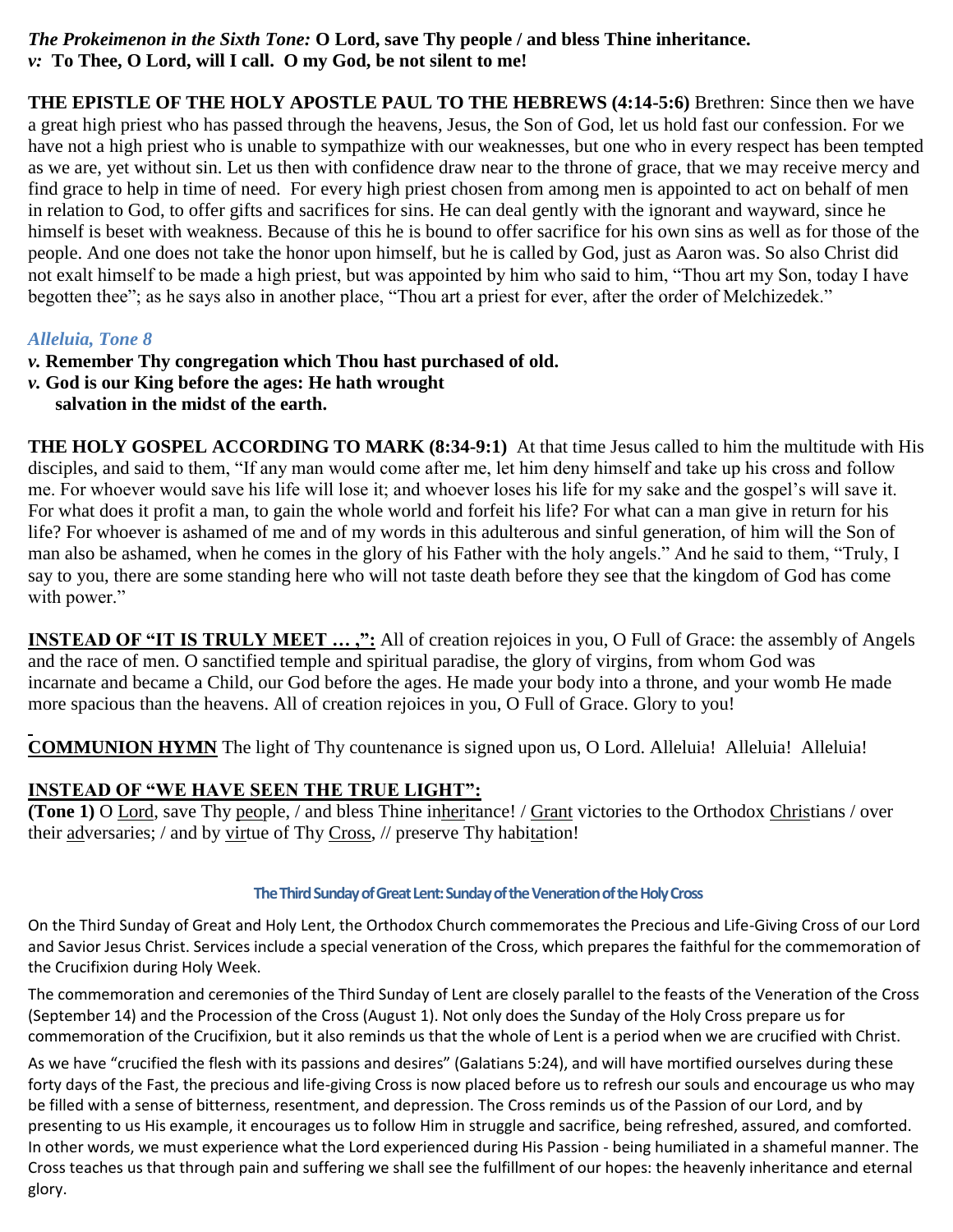As they who walk on a long and hard way and are bowed down by fatigue find great relief and strengthening under the cool shade of a leafy tree, so do we find comfort, refreshment, and rejuvenation under the Life-giving Cross, which our Fathers "planted" on this Sunday. Thus, we are fortified and enabled to continue our Lenten journey with a light step, rested and encouraged.

Or, as before the arrival of the king, his royal standards, trophies, and emblems of victory come in procession and then the king himself appears in a triumphant parade, jubilant and rejoicing in his victory and filling those under him with joy, so does the Feast of the Cross precede the coming of our King, Jesus Christ. It warns us that He is about to proclaim His victory over death and appear to us in the glory of the Resurrection. His Life-Giving Cross is His royal scepter, and by venerating it we are filled with joy, rendering Him glory. Therefore, we become ready to welcome our King, who shall manifestly triumph over the powers of darkness.

The present feast has been placed in the middle of Great Lent for another reason. The Fast can be likened to the spring of Marah whose waters the children of Israel encountered in the wilderness. This water was undrinkable due to its bitterness but became sweet when the Holy Prophet Moses dipped the wood into its depth. Likewise, the wood of the Cross sweetens the days of the Fast, which are bitter and often grievous because of our tears. Yet Christ comforts us during our course through the desert of the Fast, guiding and leading us by His hand to the spiritual Jerusalem on high by the power of His Resurrection.

Moreover, as the Holy Cross is called the Tree of Life, it is placed in the middle of the Fast, as the ancient tree of life was placed in the middle of the garden of Eden. By this, our Holy Fathers wished to remind us of Adam's gluttony as well as the fact that through this Tree has condemnation been abolished. Therefore, if we bind ourselves to the Holy Cross, we shall never encounter death but shall inherit life eternal

March 11, 2018



#### **CANDLE INTENTIONS FOR THE HEALTH AND BLESSINGS OF**

| Birthday blessings for Megan Krigner on her birthday March 14 <sup>th</sup>      | Her Family      |
|----------------------------------------------------------------------------------|-----------------|
| Bakousidis family & the Murphy family                                            | Lena Bakousidis |
| God's blessings for good health $\&$ a safe trip for Tom Panoff and good health  |                 |
| for all the Panoffs                                                              | Mom & Dad       |
| Feodosiy, Adelaida, Oleg, Irina, Galina & Nikolay                                | Irina Sivergina |
| Fr. Tom, Fr. Dimitri, Fr. Anthony, Aaron, Reggie, Allen, Deborah, JoAnn, Gloria, |                 |
| Luba, Kosta, Jimmy, Laurie, David, Helen, Anna, Walt, Zina, Vladimir,            |                 |
| Nicolai, Dorothy, Michael, Nicolai, Allison, Stojan, Mira, Bosa, Jeanette,       |                 |
| Nicholas, Margaret, Joseph, Gladys, my family and friends                        | Joe Tome        |
| Special Intention                                                                | Joe Tome        |

#### **CANDLE INTENTIONS FOR BLESSED REPOSE**

Vasiliy, Andrey, Galina, Nikolay, Vitaliy, Yulia & Feodosy Irina Sivergina In memory of Peter Sutak & Mitra Tsotsos Mira & Stojan Theodora & Kosta Papalazarou, Evangelia Bakousidis, Eleni & Kosta Nedanis Lena Bakousidis Nevena & Vlado Kocovski Nancy & Kosta Tasevski



**WELCOME** to all our friends and visitors. Please join us in our fellowship hall following the veneration of the cross.

**COFFEE HOUR** Volunteers are needed to help serve coffee and bagels for the rest of the month of March. Please see the sign-up sheet outside of the kitchen. Call or email the parish office as well as signing up, if you'd like to sponsor the bagels and/or coffee.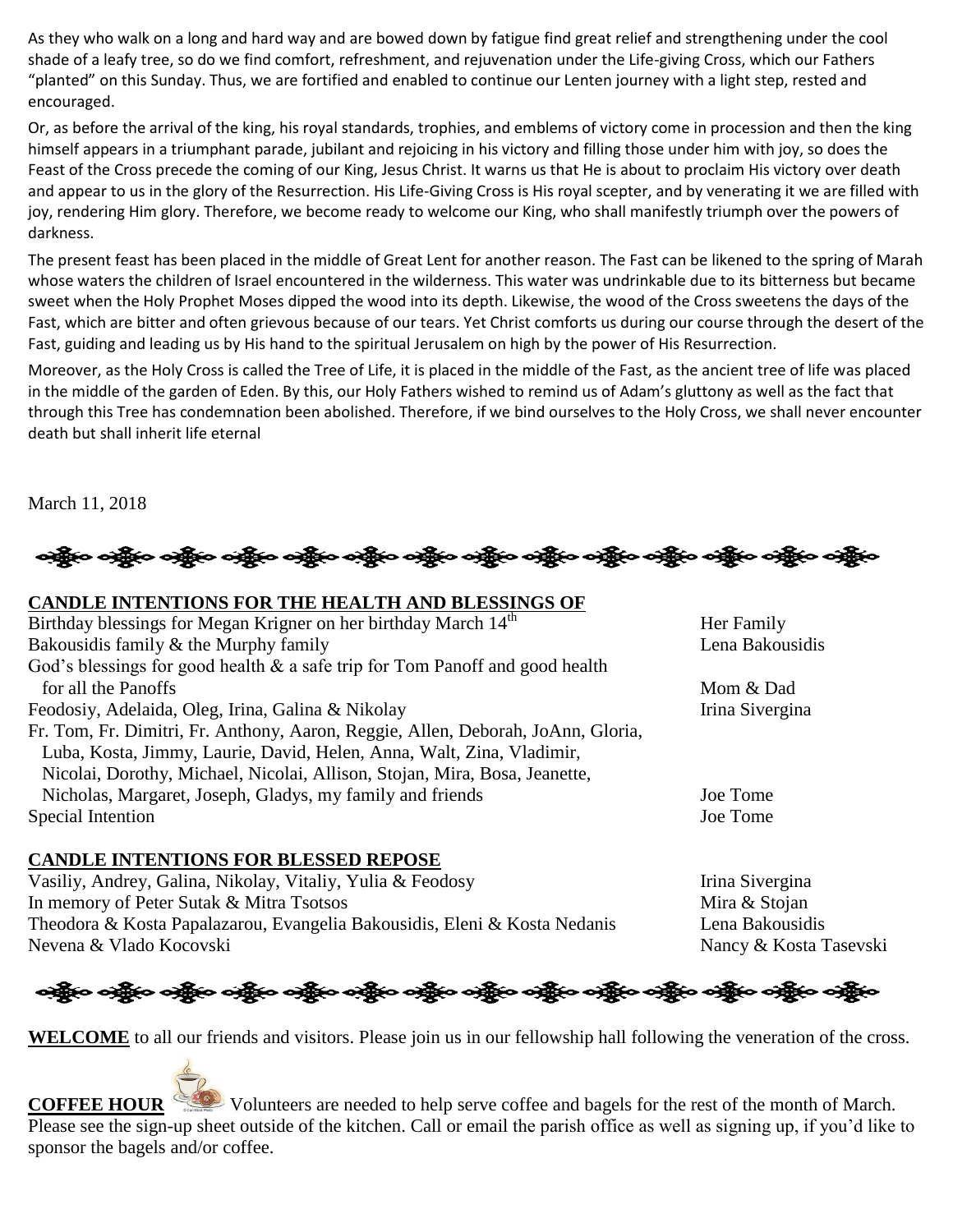## **OUR CHARITY MINISTRIES**

**HOPE IN A BOX** is collecting Baby Items, Wipes & Formula for the month of March. Place the items in the blue box in the hall. Catholic Charities Community Closet will distribute the items.

**FOOD DRIVE** Place non-perishable food items in the other blue box in the hall

**FLOWERS & SPECIAL ITEMS** for Holy Week, Great Friday & Pascha are now available for sponsorship. Donations can be given in honor of or in memory of someone  $\&$  it will be published at a later date. Forms are in the Narthex. Please turn them into the office (you can slip it under the office door ;).

**HOLY LAND PRESENTATION Rebekah Hildreth Humphreys will give a presentation on her recent pilgrimage to the Holy Land following the Presanctified at our church on Wednesday, March 21. All are invited to attend; invite your friends and neighbors to hear about the land where Jesus walked and lived among us.**

**MANY YEARS!** Kelly and Philip Bakousidis welcomed their babies on Wednesday, Anastasios Germanos and Isabella Todora. Babies and mom are doing well and are at home. May God grant to them all many and blessed years!

#### **Weekly Schedule: THE FOURTH WEEK OF LENT**

- **Monday, March 12 Communion Calls in Bay City & Caro** 6:30 pm Compline at St. George
- **Tuesday, March 13 Father Matthew in Toledo**

#### **Wednesday, March 14**

| 9am  | Lenten Hours                                                           |
|------|------------------------------------------------------------------------|
|      | No Adult Education                                                     |
| 6 pm | <b>Combined Presanctified followed by Lenten potluck at Assumption</b> |
|      | <b>Fast from after your lunch to receive Holy Communion.</b>           |
|      | Please bring a Lenten dish to share.                                   |

#### **Saturday, March 17**

**4:45 pm Trisagion for those fallen asleep 5 pm Vespers**

| <b>Sunday, March 18</b> | 4 <sup>th</sup> SUNDAY of LENT – St. John of "The Ladder" |
|-------------------------|-----------------------------------------------------------|
| $9:30 \text{ am}$       | <b>Hours</b>                                              |
| $10 \text{ am}$         | Divine Liturgy                                            |